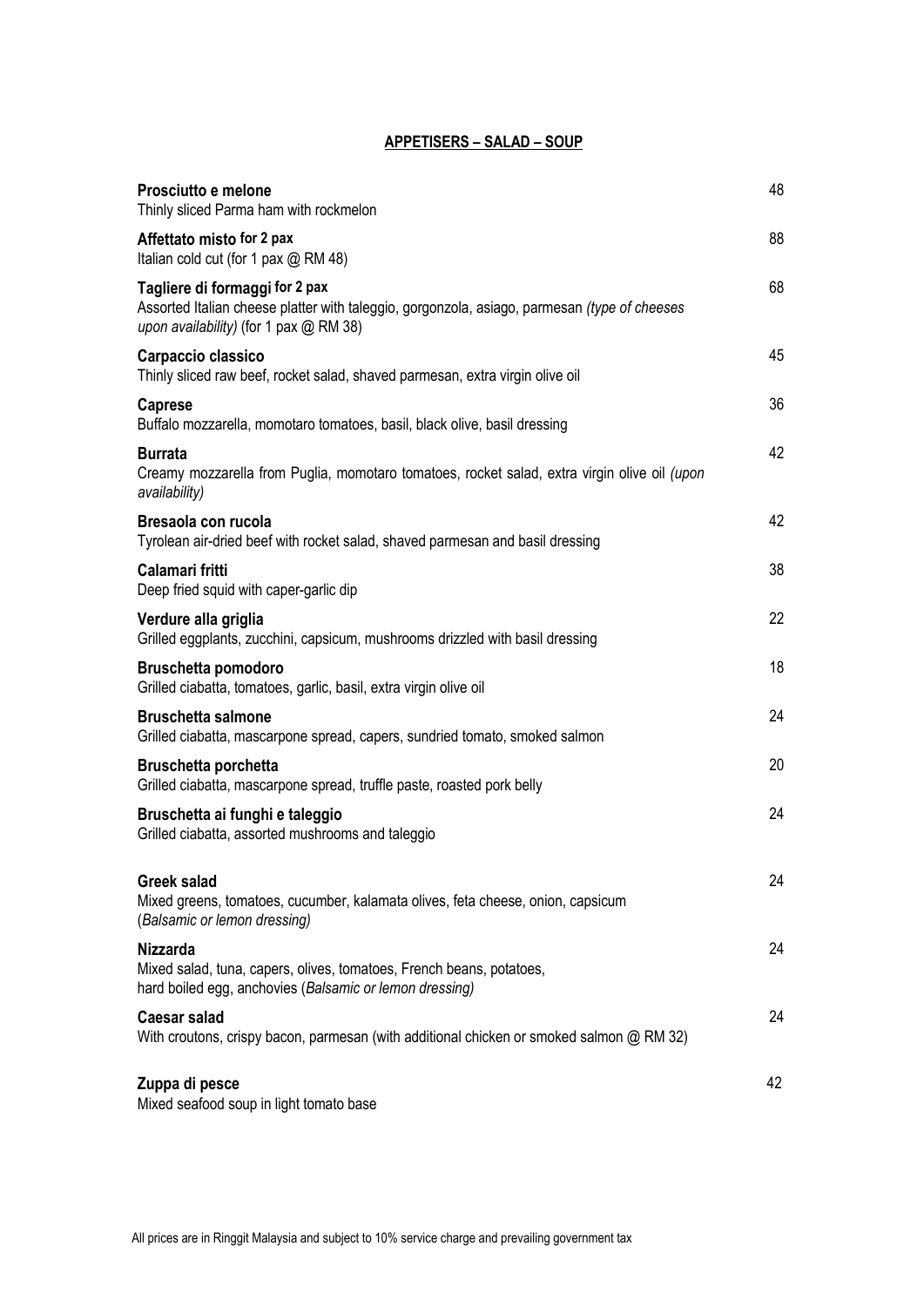# **HOMEMADE PASTA & RISOTTI**

| Ravioli pesce<br>Seafood ravioli with garlic, prawns, white wine and cherry tomato sauce                           |           | 52 |
|--------------------------------------------------------------------------------------------------------------------|-----------|----|
| Ravioli spinaci e ricotta<br>Ricotta and spinach ravioli with butter-sage and parmesan                             |           | 48 |
| Ravioli di carne ai funghi<br>Beef cheek ravioli with assorted mushroom sauce, parmesan and truffle essence        |           | 55 |
| Fettuccine con costine di maiale<br>Braised Iberico pork ribs, tomato sauce, herbs and parmesan                    |           | 58 |
| <b>Fettuccine Alfredo</b><br>Cream and parmesan (with additional chicken or button mushroom $\omega$ RM 42)        |           | 38 |
| <b>Fettuccine al salmone</b><br>Smoked salmon, cream and a touch of tomato sauce                                   |           | 48 |
| Gnocchi ai 4 formaggi<br>Potato dumplings with gorgonzola, taleggio, asiago, parmesan and cream sauce              |           | 45 |
| Gnocchi alla Sorrentina<br>Potato dumplings with fresh tomatoes and basil sauce gratinated with buffalo mozzarella |           | 42 |
| Risotto ai funghi<br>Assorted mushroom, parmesan and truffle essence (for 1 pax $\omega$ RM 56)                    | for 2 pax | 88 |
| Risotto di pesce<br>Mixed seafood, a touch of tomato sauce and parmesan (for 1 pax $\omega$ RM 56)                 | for 2 pax | 88 |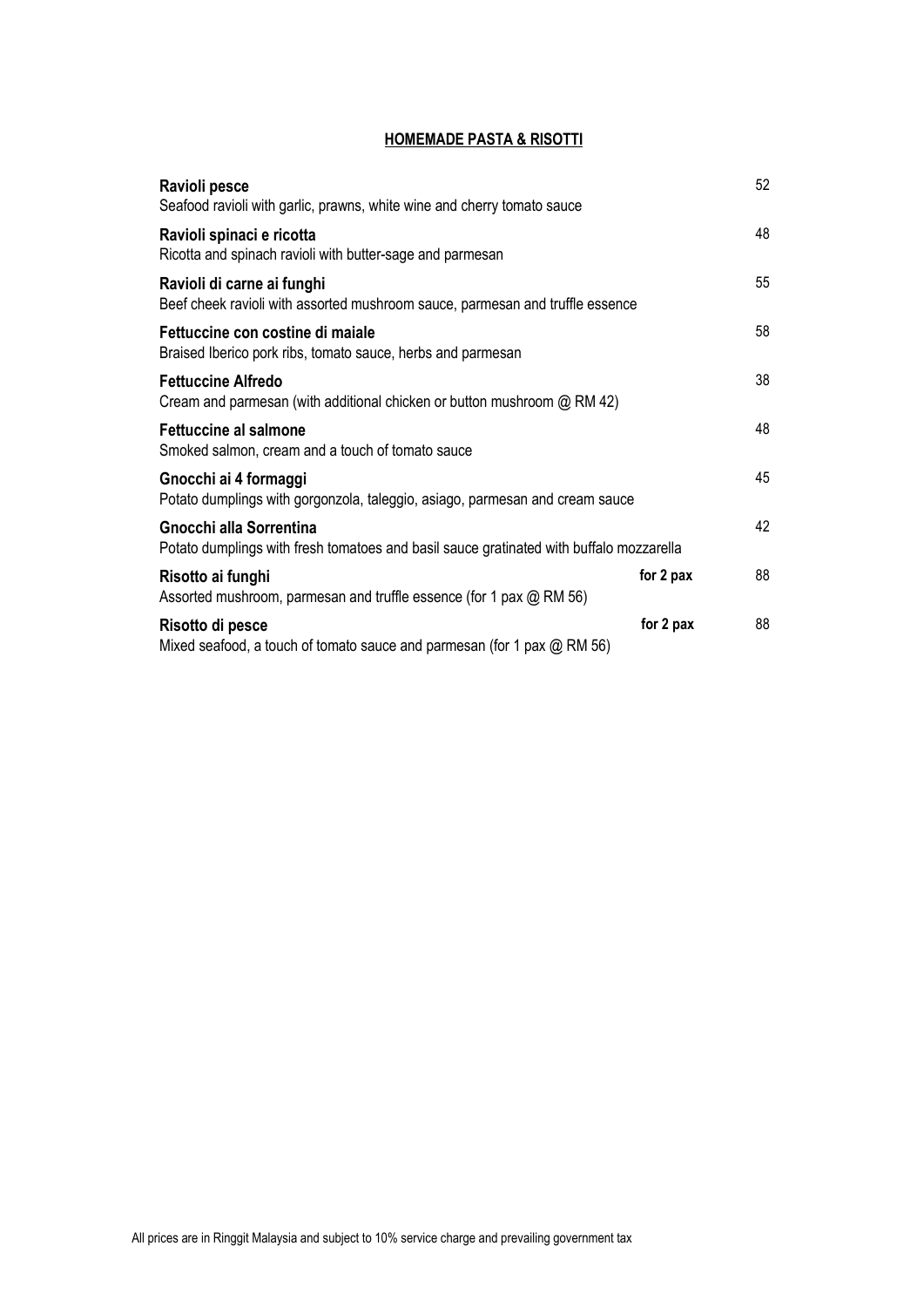### **PASTA**

| Linguine al branzino<br>Seabass, red chicory, garlic, a touch of chilli and white wine                                   | 46 |
|--------------------------------------------------------------------------------------------------------------------------|----|
| Linguine al pesto<br>Homemade basil pesto (with additional prawns @ RM 48)                                               | 35 |
| Linguine marinara<br>Mixed seafood, garlic, extra virgin olive oil and fresh tomato sauce                                | 48 |
| Spaghetti vongole<br>Clams, garlic, extra virgin olive oil, touch of chilli and a splash of white wine                   | 45 |
| Spaghetti alla Bolognese<br>Classic minced beef sauce and parmesan                                                       | 42 |
| Spaghetti meatballs<br>Beef and pork meatballs with tomato sauce and parmesan                                            | 42 |
| Spaghetti carbonara<br>Bacon, egg yolk, black pepper and parmesan cheese                                                 | 42 |
| Paccheri al ragout di funghi<br>Large tube-shaped pasta with portobello-porcini mushroom ragout, truffle paste, parmesan | 52 |
| Rigatoni all'Amatriciana<br>Bacon, onion, touch of chilli, tomato sauce and parmesan                                     | 40 |
| Rigatoni salsiccia e radicchio<br>Italian sausages, beef bacon, red chicory, cream, touch of tomato sauce and parmesan   | 42 |
| Penne pasticciate<br>Baked with Bolognese, cream sauce and parmesan                                                      | 42 |
| Penne alla puttanesca<br>Garlic, anchovies, capers, black olives, touch of chilli, oregano, basil and tomato sauce       | 36 |

 **Classics such SQUID INK, AGLIO-OLIO, ARRABBIATA, TOMATO are available upon request**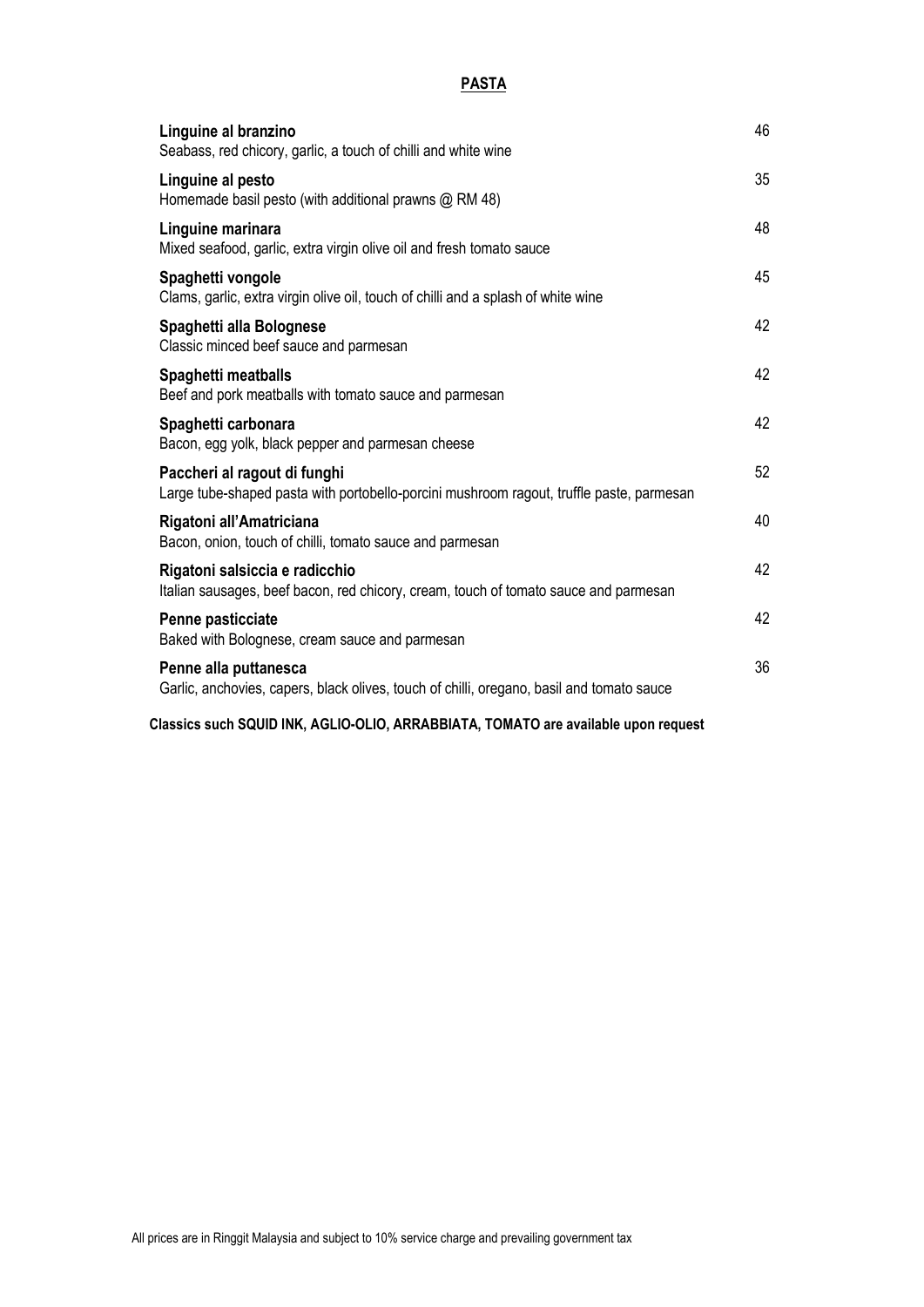## **SEAFOOD & MEAT**

| <b>Branzino al cartoccio</b><br>Sea bass fillet baked in aluminum foil with garlic, olives, anchovies, capers, fresh tomato sauce | 58 |
|-----------------------------------------------------------------------------------------------------------------------------------|----|
| Gamberoni<br>Grilled king prawns with mixed salad, drizzled with spicy citrus dressing                                            | 78 |
| Grigliata mista<br>Grilled sea bass, squid, king prawns, drizzled with extra virgin olive oil                                     | 78 |
| <b>Fritto misto</b><br>Deep-fried squid, prawns, sea bass served with caper-garlic dip                                            | 58 |
| Petto di pollo ai funghi<br>Pan-fried chicken breast with assorted mushroom sauce and roast potatoes                              | 52 |
| Filetto manzo ai funghi<br>Grilled Australian beef tenderloin with assorted mushroom sauce, truffle oil and roast potatoes        | 98 |
| Stinco di agnello<br>Braised lamb shank in red wine and herbs served with mashed potatoes                                         | 65 |
| <b>Porchetta</b><br>Slow-roasted rolled pork belly with thyme sauce and roast potatoes                                            | 60 |
| Salsiccia alla griglia<br>Grilled Italian sausages with rosemary sauce and mashed potatoes                                        | 58 |